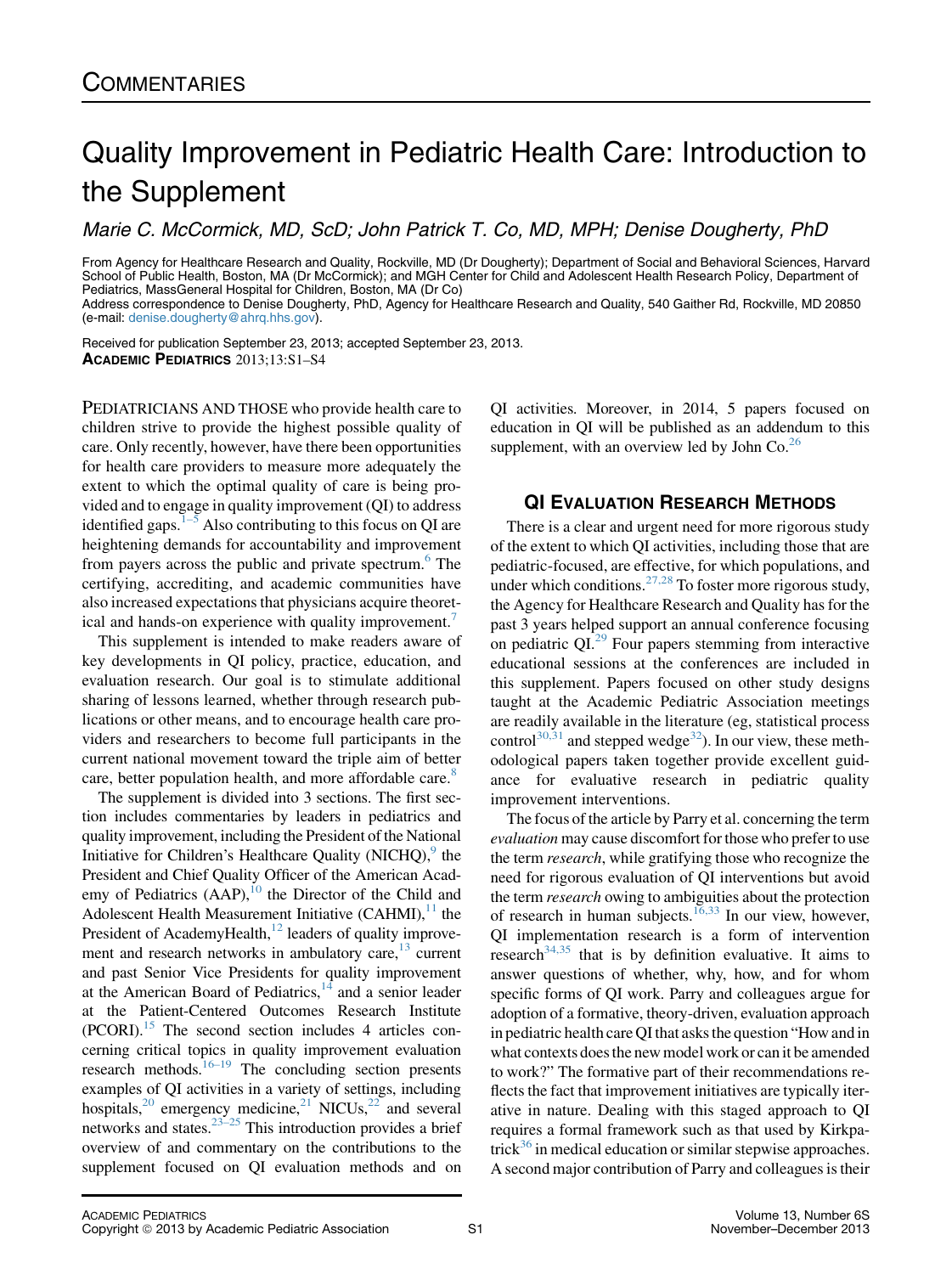urgent call for the improvement and academic evaluation communities to extend and enhance the evaluative framework by establishing more standard taxonomies and refining specific methods to enhance the predictability of quality improvement interventions, a strategy that will improve the likelihood of publishing pediatric QI studies and seeing effective, context-sensitive QI interventions spread widely.

Two reports address specific study designs that will enhance the internal validity of QI evaluation studies. Garrison and Mangione-Smith explicate the rationales behind, and the approaches to, cluster-randomized controlled trials (CRTs), the strongest designs for most health care QI intervention evaluation studies. $^{17}$  $^{17}$  $^{17}$  QI interventions are typically intended to change the behaviors of organizations or groups of actors (eg, health care policy entities, health care delivery systems, clinical practices, and microsystems). Thus, CRTs more closely approximate the real world of QI implementation and allow the rigors of randomization, blinding and potential avoidance of cross-contamination, and clustering of results at the patient and unit levels to enhance the value of QI interventions in terms of internal validity and publishability. The Garrison and Mangione-Smith paper provides numerous examples of situations in which CRTs have an advantage over randomized controlled trials, but it also notes the real methodological challenges of CRTs in pediatric QI, such as potentially decreased statistical power (due to clustering) and the need for at least 6 to 8 clusters for sufficient powering. In addition, the paper notes logistical considerations, including study participants' concerns about the ethics of withholding a health system change intervention. Willingness of providers and other entities in health care to be randomized can be another challenge.

Quasi-experimental designs provide an alternative to randomized trials, and Penfold, in this supplement, argues that the interrupted time series (ITS), when well done, is the best of the quasi-experimental study designs.<sup>18</sup> He enumerates the strengths of ITS, such as controlling for the effects of secular trends and other threats to internal validity and inference. No method is perfect, and ITS results are subject to a couple of noteworthy biases; Penfold also notes them.

CRT and ITS designs provide substantial help in addressing potential threats to internal validity. However, addressing internal validity is not enough at this stage in the development of QI interventions and their evaluation. As Parry and colleagues imply and others have stated explicitly, "... heterogeneity is not always noise"; that is, understanding the impact of context on the results of QIs, or "context-sensitivity," is essential. McDonald's paper in this supplement addresses how to begin to ensure that context sensitivity is addressed in QI evaluation studies.<sup>[19](#page-2-0)</sup> McDonald's use of the realist evaluation model of Context, Mechanism, Outcome is helpful even as our understanding of context is evolving. Depending on the stage of QI intervention development (see Parry, this issue), aspects of context may become part of the mechanism that influences the QI outcome and may influence the transferability of any QI strategies found to be effective in one setting.

McDonald carefully dissects some work she and others have done to attempt to understand context-sensitivity toward the eventual goal of "clear and detailed specification of each part of the QI intervention and its context in any evaluative project, as well as particulars about the ways that each influenced each other..." and discusses the recently developed Consolidated Framework for Implementation Research. $37$  Developing theoretical perspectives on and measuring, and analyzing the effects of variations in context are not merely abstract concerns; McDonald specifies at least 3 main audiences that care increasingly about the context-sensitivity of QI interventions: practitioners (who need to know which QIs are suitable in their delivery settings), policymakers (who need to create incentives and infrastructures to encourage adoption and spread of effective QIs), and researchers (who aim to understand context-sensitivity to help practitioners and policymakers choose wisely among QIs).

### QI IN CLINICAL SETTINGS AND NETWORKS

One of the most striking phenomena in QI in the past decade has been the rapid development of multisite networks conducting large QI projects, as illustrated in the final section of this supplement.<sup>20–25</sup> Collectively, they provide a rich array of varied experiences in QI. There are many commonalities. Among the networks described in the first 4 articles,  $20-23$  a significant factor for developing multisite, multidisciplinary networks is the relative rarity of the child health problems being addressed. The remaining reports<sup>[24,25](#page-2-0)</sup> deal with more common problems but in the context of working in primary care, a setting that may lack some of the supports available in academic medical centers. Implicit or explicit in all reports is the need for a robust infrastructure to support the QI activities, including major investments in data-collection systems, the necessary clinical and QI expertise, the effort of compiling the evidence for changes in practice, and the need for training and ongoing support or coaching of those in the field. A variety of strategies have been developed for the latter, including regular phone conferences, newsletters, webinars, and meetings. In addition, these reports indicate the significant role of allies in this effort, in terms of support from professional organizations, governmental agencies, and major health care providers such as hospitals. Among the organizations cited is the American Academy of Pediatrics, which has served as a convener and funder, as well as fostering the networks to meet maintenance of certification requirements. To develop and sustain this level of activity requires substantial resources, including financial support, but also the commitment and energy of the participants.

These reports also raise some issues that need to be considered further. The first of these is the effect of this effort on improving care and, eventually, child health. Many networks are still too new for this assessment and, clearly, some have demonstrated significant success in addressing specific problems such as catheter-associated blood and other nosocomial infections.<sup>[23](#page-2-0)</sup> As Shah et al<sup>[22](#page-2-0)</sup> indicate for the neonatal networks, which have a longer trajectory, not all QI efforts ameliorate the health problem being addressed. In view of the resources required, the reports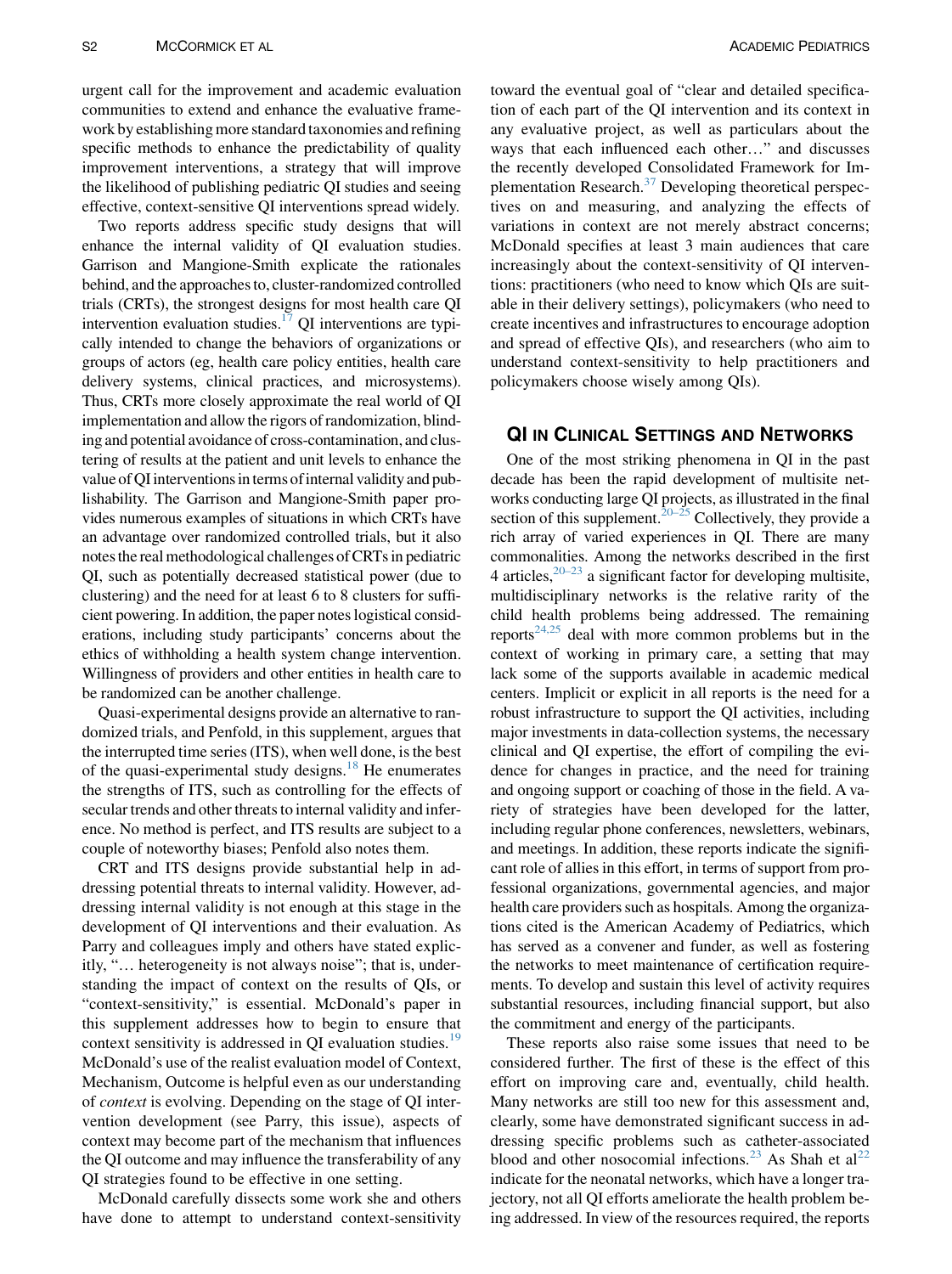<span id="page-2-0"></span>raise the question of how to make greater efforts to understand the effectiveness of QI, as described above, and sustainability, a particularly important issue addressed by Shaw et  $al<sup>24</sup>$  in terms of the ability of individual private practices to maintain QI activities. The significant effort in developing evidence reviews and comparisons of alternative approaches to problems, along with robust data systems and more standardized protocols, provides an excellent milieu for many types of research. However, there appears to be confusion in the field, as indicated in these reports, as to what are QI, health services or comparative-effectiveness research, and QI research. These distinctions have implications for both the conduct of QI activities that might not require institutional review board review, as well as the standards for publication of these activities, as noted by Simon et al. $20$  The conduct of health services and comparative effectiveness research is well established, but is different from QI research. As Shah et al<sup>22</sup> and Shaw et al<sup>24</sup> note, more work is needed before there is an understanding of the process of QI and the development of less laborious and more rapid methods for QI, as well as an understanding of what works for whom. This effort most certainly will require mixedmethods research to understand the effect of context on  $QI$  efforts<sup>19</sup> and designs differing from the traditional decision analysis and comparative effectiveness paradigms.

#### **CONCLUSION**

The fields of quality improvement and qualityimprovement intervention research are in their infancy. Our hope is that the papers in this supplement are widely read and rapidly disseminated, discussed, and tested by our pediatric colleagues, and that the development and testing of rigorous but relevant study designs toward "generalized causal inference"<sup>[38](#page-3-0)</sup> progresses rapidly.

#### ACKNOWLEDGMENTS

Supported by a Contract to the Academic Pediatric Association from the Agency for Healthcare Research and Quality, and a Grant from the American Board of Pediatrics Foundation. The views in this article do not necessarily reflect those of the U.S. Department of Health and Human Services or the Agency for Healthcare Research and Quality, a component of the U.S. Department of Health and Human Services.

#### **REFERENCES**

- 1. Agency for Healthcare Research and Quality. National Healthcare Disparities Report, 2012. National Healthcare Disparities Reports 2013; [http://www.ahrq.gov/research/findings/nhqrdr/nhdr12/index.](http://www.ahrq.gov/research/findings/nhqrdr/nhdr12/index.html) [html.](http://www.ahrq.gov/research/findings/nhqrdr/nhdr12/index.html) Accessed Aug. 5, 2013.
- 2. [Berdahl T, Friedman B, McCormick M, et al. Annual report on health](http://refhub.elsevier.com/S1876-2859(13)00248-9/sref1) [care for children and youth in the United States: trends in racial/](http://refhub.elsevier.com/S1876-2859(13)00248-9/sref1) [ethnic, income, and insurance disparities over time, 2002-2009.](http://refhub.elsevier.com/S1876-2859(13)00248-9/sref1) Acad Pediatr[. 2013;13:191–203.](http://refhub.elsevier.com/S1876-2859(13)00248-9/sref1)
- 3. Child and Adolescent Health Measurement Initiative. Data Resource Center for Child and Adolescent Health. Available at: [http://www.](http://www.childhealthdata.org/home) [childhealthdata.org/home](http://www.childhealthdata.org/home). Accessed Sep. 18, 2013.
- 4. Leatherman S, McCarthy D. Quality of Health Care for Children and Adolescents: A Chartbook. 2004; Available at: [http://www.](http://www.commonwealthfund.org/%7E/media/Files/Publications/Chartbook/2004/Apr/Quality%20of%20Care%20for%20Children%20and%20Adolescents%20%20A%20Chartbook/leatherman_pedchartbook_700%20pdf.pdf) [commonwealthfund.org/~/media/Files/Publications/Chartbook/2004](http://www.commonwealthfund.org/%7E/media/Files/Publications/Chartbook/2004/Apr/Quality%20of%20Care%20for%20Children%20and%20Adolescents%20%20A%20Chartbook/leatherman_pedchartbook_700%20pdf.pdf) [/Apr/Quality%20of%20Care%20for%20Children%20and%20Adole-](http://www.commonwealthfund.org/%7E/media/Files/Publications/Chartbook/2004/Apr/Quality%20of%20Care%20for%20Children%20and%20Adolescents%20%20A%20Chartbook/leatherman_pedchartbook_700%20pdf.pdf)

[scents%20%20A%20Chartbook/leatherman\\_pedchartbook\\_700%20](http://www.commonwealthfund.org/%7E/media/Files/Publications/Chartbook/2004/Apr/Quality%20of%20Care%20for%20Children%20and%20Adolescents%20%20A%20Chartbook/leatherman_pedchartbook_700%20pdf.pdf) [pdf.pdf](http://www.commonwealthfund.org/%7E/media/Files/Publications/Chartbook/2004/Apr/Quality%20of%20Care%20for%20Children%20and%20Adolescents%20%20A%20Chartbook/leatherman_pedchartbook_700%20pdf.pdf). Accessed Sep. 18, 2013.

- 5. Secretary of the U.S. Department of Health and Human Services. 2012 Annual Report on the Quality of Care for Children in Medicaid and CHIP. 2012; Available at: [http://www.medicaid.gov/Medicaid-](http://www.medicaid.gov/Medicaid-CHIP-Program-Information/By-Topics/Quality-of-Care/Downloads/2012-Ann-Sec-Rept.pdf)[CHIP-Program-Information/By-Topics/Quality-of-Care/Downloads/](http://www.medicaid.gov/Medicaid-CHIP-Program-Information/By-Topics/Quality-of-Care/Downloads/2012-Ann-Sec-Rept.pdf) [2012-Ann-Sec-Rept.pdf.](http://www.medicaid.gov/Medicaid-CHIP-Program-Information/By-Topics/Quality-of-Care/Downloads/2012-Ann-Sec-Rept.pdf) Accessed Sep. 18, 2013.
- 6. [Chien A, Li Z, Rosenthal M. Improving timely childhood immuniza](http://refhub.elsevier.com/S1876-2859(13)00248-9/sref2)[tions through pay for performance in Medicaid-managed care.](http://refhub.elsevier.com/S1876-2859(13)00248-9/sref2) Health Serv Res[. 2010;45:1934–1947.](http://refhub.elsevier.com/S1876-2859(13)00248-9/sref2)
- 7. [Miles P. Maintenance of certification: the profession's response to](http://refhub.elsevier.com/S1876-2859(13)00248-9/sref3) physician quality. Ann Fam Med[. 2011;9:196–197.](http://refhub.elsevier.com/S1876-2859(13)00248-9/sref3)
- 8. [Berwick D, Nolan T, Whittington J. The triple aim: care, health, and](http://refhub.elsevier.com/S1876-2859(13)00248-9/sref4) cost. [Health Aff \(Millwood\)](http://refhub.elsevier.com/S1876-2859(13)00248-9/sref4). 2008;27:759–769.
- 9. [Homer C. A tall order: improve child health.](http://refhub.elsevier.com/S1876-2859(13)00248-9/sref5) Acad Pediatr. 2013;13. [this issue.](http://refhub.elsevier.com/S1876-2859(13)00248-9/sref5)
- 10. [McInerny TK, Sachdeva R. The American Academy of Pediatrics and](http://refhub.elsevier.com/S1876-2859(13)00248-9/sref6) [Quality Improvement.](http://refhub.elsevier.com/S1876-2859(13)00248-9/sref6) Acad Pediatr. 2013;13. this issue.
- 11. [Bethell CD. Engaging families \(and ourselves\) in quality improve](http://refhub.elsevier.com/S1876-2859(13)00248-9/sref7)[ment: an optimistic and developmental perspective.](http://refhub.elsevier.com/S1876-2859(13)00248-9/sref7) Acad Pediatr. [2013;13. this issue.](http://refhub.elsevier.com/S1876-2859(13)00248-9/sref7)
- 12. [Simpson LA, Fairbrother G. The role of policy in quality improve](http://refhub.elsevier.com/S1876-2859(13)00248-9/sref8)ment. Acad Pediatr[. 2013;13. this issue.](http://refhub.elsevier.com/S1876-2859(13)00248-9/sref8)
- 13. [Kairys S, Wasserman RM, Pace W. Practice based quality improve](http://refhub.elsevier.com/S1876-2859(13)00248-9/sref9)[ment/research networks: full speed forward.](http://refhub.elsevier.com/S1876-2859(13)00248-9/sref9) Acad Pediatr. 2013;13. [this issue.](http://refhub.elsevier.com/S1876-2859(13)00248-9/sref9)
- 14. [Miles PV, Moyer VA. Quality Improvement and Maintenance of Cer](http://refhub.elsevier.com/S1876-2859(13)00248-9/sref10)tification. Acad Pediatr[. 2013;13. this issue.](http://refhub.elsevier.com/S1876-2859(13)00248-9/sref10)
- 15. [Beal AC, Hasnain-Wynia R. Disparities and quality: the next phase](http://refhub.elsevier.com/S1876-2859(13)00248-9/sref11) [for high performing pediatric care.](http://refhub.elsevier.com/S1876-2859(13)00248-9/sref11) Acad Pediatr. 2013;13. this issue.
- 16. [Parry GJ, Carson-Stevens A, Luff DF, et al. Recommendations for](http://refhub.elsevier.com/S1876-2859(13)00248-9/sref12) [evaluation of health care improvement initiatives.](http://refhub.elsevier.com/S1876-2859(13)00248-9/sref12) Acad Pediatr. [2013;13. this issue.](http://refhub.elsevier.com/S1876-2859(13)00248-9/sref12)
- 17. [Garrison M, Mangione-Smith R. Cluster randomized trials for health](http://refhub.elsevier.com/S1876-2859(13)00248-9/sref13) [care quality improvement research.](http://refhub.elsevier.com/S1876-2859(13)00248-9/sref13) Acad Pediatr. 2013;13. this issue.
- 18. [Penfold RB, Zhang F. Use of interrupted time series analysis in eval](http://refhub.elsevier.com/S1876-2859(13)00248-9/sref14)[uating pediatric health care quality improvements.](http://refhub.elsevier.com/S1876-2859(13)00248-9/sref14) Acad Pediatr. [2013;13. this issue.](http://refhub.elsevier.com/S1876-2859(13)00248-9/sref14)
- 19. [McDonald KM. Considering context in quality improvement inter](http://refhub.elsevier.com/S1876-2859(13)00248-9/sref15)ventions [and implementation: concepts, frameworks, and application.](http://refhub.elsevier.com/S1876-2859(13)00248-9/sref15) Acad Pediatr[. 2013;13. this issue.](http://refhub.elsevier.com/S1876-2859(13)00248-9/sref15)
- 20. [Simon TD, Starmer AJ, Conway PH, et al. Quality improvement](http://refhub.elsevier.com/S1876-2859(13)00248-9/sref16) [research in the inpatient setting: role of the pediatric research in inpa](http://refhub.elsevier.com/S1876-2859(13)00248-9/sref16)[tient settings \(PRIS\) network.](http://refhub.elsevier.com/S1876-2859(13)00248-9/sref16) Acad Pediatr. 2013;13. this issue.
- 21. [Macias CG. Quality improvement in pediatric emergency medicine.](http://refhub.elsevier.com/S1876-2859(13)00248-9/sref17) Acad Pediatr[. 2013;13. this issue.](http://refhub.elsevier.com/S1876-2859(13)00248-9/sref17)
- 22. [Shah V, Warre R, Lee SK. Quality improvement initiatives in neonatal](http://refhub.elsevier.com/S1876-2859(13)00248-9/sref18) [intensive care unit networks: achievements and challenges.](http://refhub.elsevier.com/S1876-2859(13)00248-9/sref18) Acad Pediatr[. 2013;13. this issue.](http://refhub.elsevier.com/S1876-2859(13)00248-9/sref18)
- 23. [Lannon CM, Peterson LE. Pediatric collaborative networks for qual](http://refhub.elsevier.com/S1876-2859(13)00248-9/sref19)[ity improvement and research.](http://refhub.elsevier.com/S1876-2859(13)00248-9/sref19) Acad Pediatr. 2013;13. this issue.
- 24. [Judith S, Shaw JS, Norlin C, et al. The National Improvement Partner](http://refhub.elsevier.com/S1876-2859(13)00248-9/sref20)[ship Network: state-based partnerships that improve primary care](http://refhub.elsevier.com/S1876-2859(13)00248-9/sref20) quality. Acad Pediatr[. 2013;13. this issue.](http://refhub.elsevier.com/S1876-2859(13)00248-9/sref20)
- 25. [Devers KJ, Foster L, Brach C. Nine states' use of collaboratives to](http://refhub.elsevier.com/S1876-2859(13)00248-9/sref21) [improve children's health care quality in Medicaid and CHIP.](http://refhub.elsevier.com/S1876-2859(13)00248-9/sref21) Acad Pediatr[. 2013;13. this issue.](http://refhub.elsevier.com/S1876-2859(13)00248-9/sref21)
- 26. PLEASE INSERT REF TO THE JAN 2014? ISSUE SUPPLEMENT.
- 27. [Holzmueller C, Pronovost P. Organising a manuscript reporting qual](http://refhub.elsevier.com/S1876-2859(13)00248-9/sref22)[ity improvement or patient safety research.](http://refhub.elsevier.com/S1876-2859(13)00248-9/sref22) BMJ Qual Saf. 2013;22: [777–785.](http://refhub.elsevier.com/S1876-2859(13)00248-9/sref22)
- 28. [Van Cleave J, Dougherty D, Perrin J. Strategies for addressing barriers](http://refhub.elsevier.com/S1876-2859(13)00248-9/sref23) [to publishing pediatric quality improvement research.](http://refhub.elsevier.com/S1876-2859(13)00248-9/sref23) Pediatrics. [2011;128:e678–e686.](http://refhub.elsevier.com/S1876-2859(13)00248-9/sref23)
- 29. Academic Pediatric Association. Quality Improvement Research Methods meetings. Quality Improvement SIG. Available at [http://](http://www.ambpeds.org/specialInterestGroups/sig_quality_improvement.cfm) [www.ambpeds.org/specialInterestGroups/sig\\_quality\\_improvement.](http://www.ambpeds.org/specialInterestGroups/sig_quality_improvement.cfm) [cfm.](http://www.ambpeds.org/specialInterestGroups/sig_quality_improvement.cfm) Accessed Sep. 18, 2013.
- 30. [Finison L, Finison K. Applying control charts to quality improve](http://refhub.elsevier.com/S1876-2859(13)00248-9/sref24)ment. [J Healthcare Qual](http://refhub.elsevier.com/S1876-2859(13)00248-9/sref24). 1996;18:32–41.